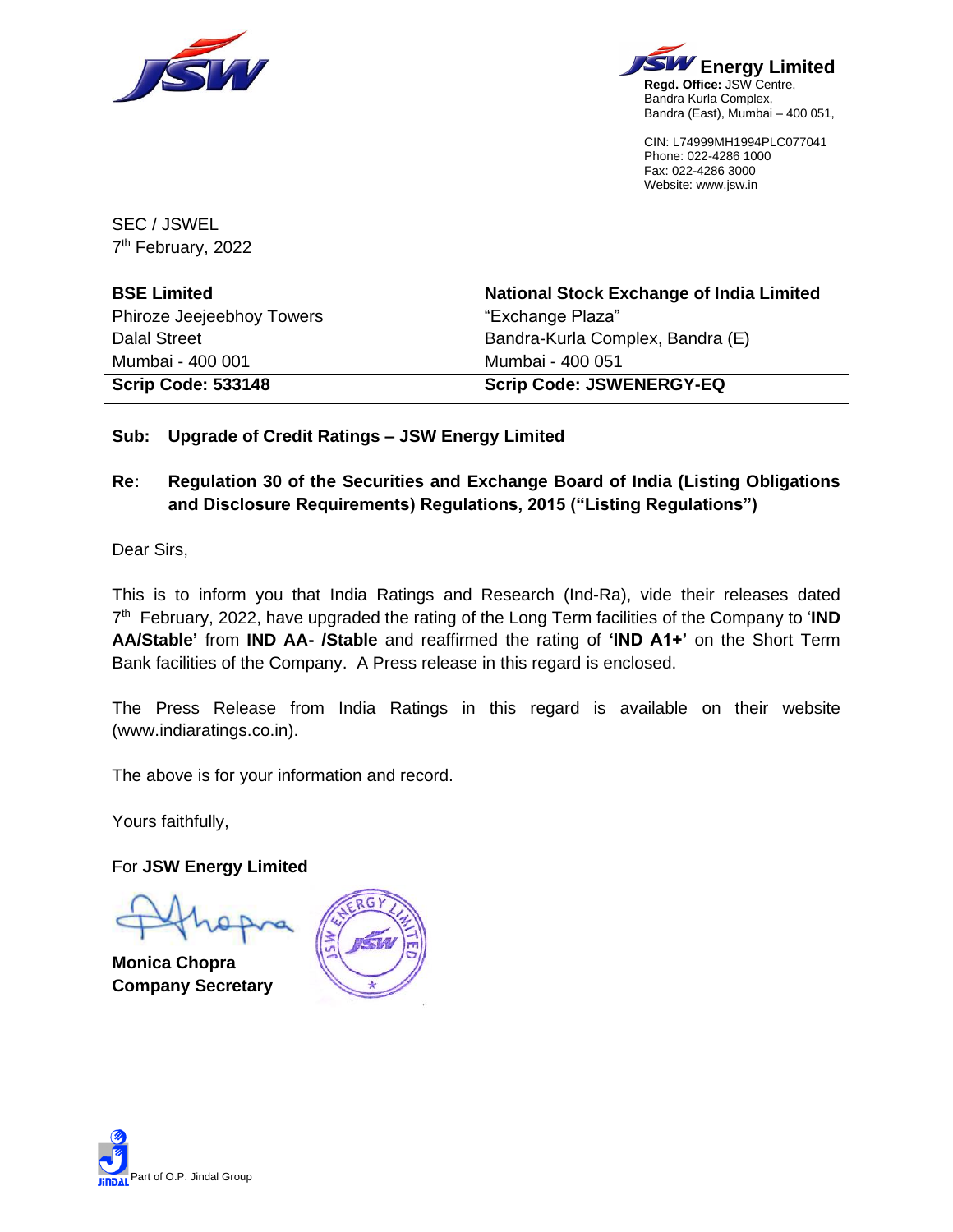

 **Press Release February 7, 2022**

## **India Ratings upgrades JSW Energy's Credit Rating to AA (Stable)**

**Mumbai, India – February 7, 2022** – Long Term Credit rating of JSW Energy Ltd has been upgraded to IND AA (Stable) from IND AA- (Stable) by India Ratings Pvt Ltd, the wholly owned Indian subsidiary of Fitch Ratings. An upgrade of a company within the AA family of ratings is a clear recognition of the robust business and risk management practices of the company and its strong financial profile.

JSW Energy has one of the strongest balance sheets in the sector with a Net Debt/Equity of 0.37x and Net Debt/EBITDA of 1.74x. Moreover, the Company generates a steady EBITDA and cashflow due to 84% of its operational portfolio being tied under long term power purchase agreements.

The upgrade concurs with the commencement of a capex cycle entailing an annual outlay of Rs 8,000 to Rs 10,000 crores to reach a 20 GW operational portfolio comprising 85% Renewable Energy capacity.

We believe that this is a testimony to the pedigree of project implementation capability of the Company, the consistent demonstration of appropriate risk management practices, application of stringent risk-return metrics to identify new growth opportunities and the strong viability of the projects under implementation.

This outcome also demonstrates that a clear and transparent articulation of growth strategies backed by sound planning, and efficient project execution can have favorable outcomes with stakeholders.

**Prashant Jain, Joint Managing Director and CEO of JSW Energy, said**: *"The upgrade of the long term credit rating of the Company reinforces our belief that growth can be pursued while maintaining the key financial metrics of the Company as long as the growth opportunities are value accretive, sustainable and have sound management practices to mitigate the risks of pursuing such opportunities".*

**Pritesh Vinay, CFO of JSW Energy, said**: *"The upgrade of the long term credit rating of the Company is a testimony to the strong business and financial profile of the Company, its robust risk management practices and the capability of the business to diversify into green and new energy businesses to sustain a growth path which balances out the risk return metrics in the long term".*

JSW Energy has set an ambitious target for 50% reduction in carbon footprint by 2030 and achieving Carbon Neutrality by 2050 by transitioning towards renewable energy. The Company has set a target to reach 20 GW capacity by 2030, with the share of renewable energy increasing to 85% of total. Around 2.5 GW renewable projects are currently under-construction: 2.2 GW wind and solar projects, tied with SECI and JSW Group, are expected be commissioned in the next 18 months, while the 240 MW Kutehr hydro project is expected to be commissioned in the next 36